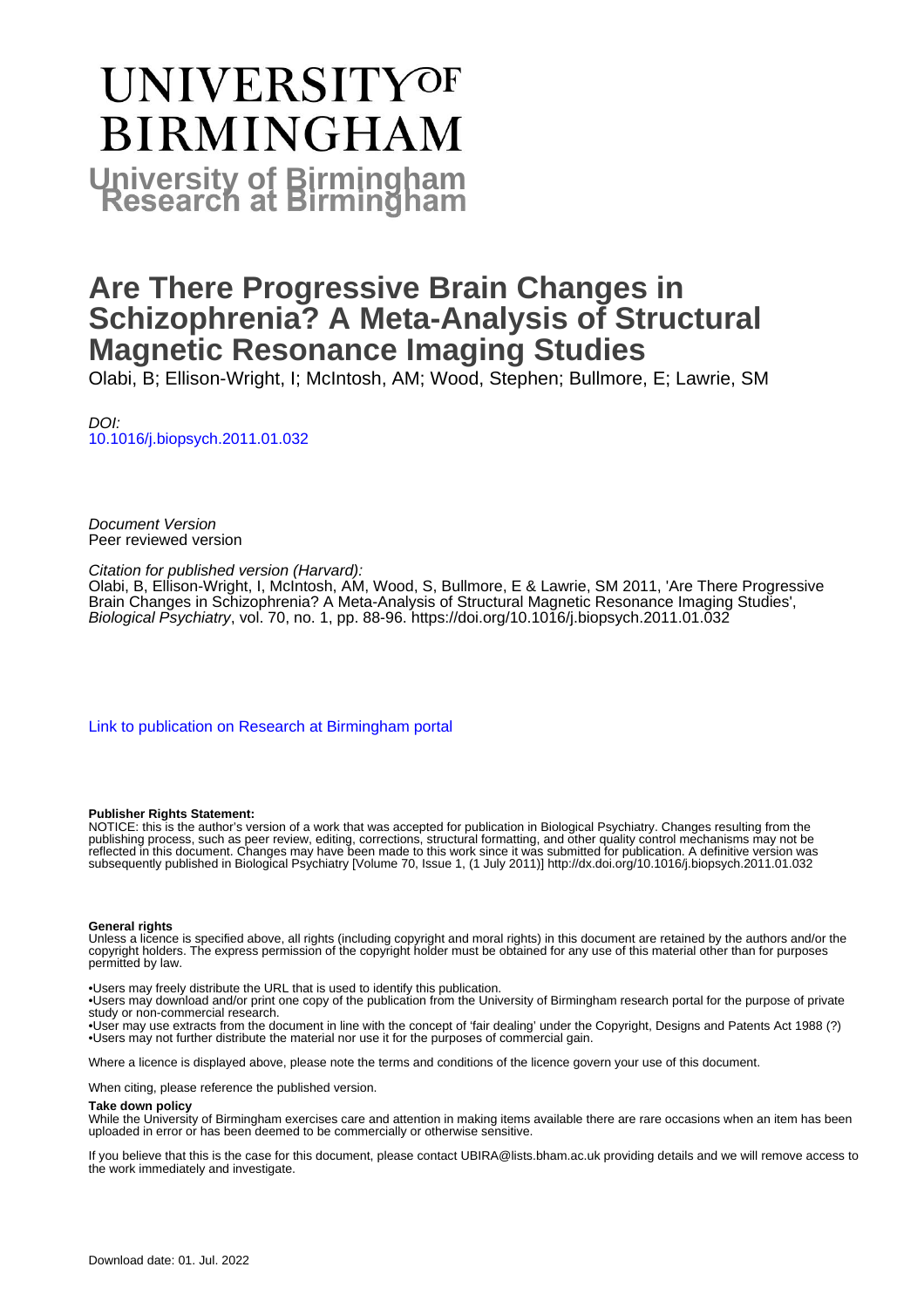# **Are There Progressive Brain Changes in Schizophrenia? A Meta-Analysis of Structural Magnetic Resonance Imaging Studies**

Bayanne Olabi, Ian Ellison-Wright, Andrew M. McIntosh, Stephen J. Wood, Ed Bullmore, and Stephen M. Lawrie

**Background:** It is well established that schizophrenia is associated with structural brain abnormalities, but whether these are static or progress over time remains controversial.

**Methods:** A systematic review of longitudinal volumetric studies using region-of-interest structural magnetic resonance imaging in patients with schizophrenia and healthy control subjects. The percentage change in volume between scans for each brain region of interest was obtained, and data were combined using random effects meta-analysis.

**Results:** Twenty-seven studies were included in the meta-analysis, with 928 patients and 867 control subjects, and 32 different brain regions of interest. Subjects with schizophrenia showed significantly greater decreases over time in whole brain volume, whole brain gray matter, frontal gray and white matter, parietal white matter, and temporal white matter volume, as well as larger increases in lateral ventricular volume, than healthy control subjects. The time between baseline and follow-up magnetic resonance imaging scans ranged from 1 to 10 years. The differences between patients and control subjects in annualized percentage volume change were -.07% for whole brain volume, -.59% for whole brain gray matter, -.32% for frontal white matter, -.32% for parietal white matter, -.39% for temporal white  $m$ atter, and  $+.36\%$  for bilateral lateral ventricles.

**Conclusions:** These findings suggest that schizophrenia is associated with progressive structural brain abnormalities, affecting both gray and white matter. We found no evidence to suggest progressive medial temporal lobe involvement but did find evidence that this may be partly explained by heterogeneity between studies in patient age and illness duration. The causes and clinical correlates of these progressive brain changes should now be the focus of investigation.

**Key Words:** Longitudinal studies, meta-analysis, schizophrenia, structural MRI, systematic review

he issue of whether schizophrenia is a progressive brain disorder has been unresolved since the time of Emil Kraepelin [\(1\)](#page-7-0). He described an early-onset dementia with progressive mental deterioration because of degeneration of the frontal and temporal neocortices. More than 100 years later, disease progression in schizophrenia remains a disputed topic among researchers [\(2– 4\)](#page-7-1). Some early longitudinal pneumoencephalography and computed tomography studies reported progressive increases in ventricular size in patients over time [\(5–7\)](#page-7-2) but the majority did not [\(8 –15\)](#page-7-3). These studies tended, however, to have no control subjects for comparison, could only make measurements with considerable error, and did not have sufficient power to detect relatively subtle changes over time.

Whether or not there are progressive structural brain changes in schizophrenia is of fundamental importance as to whether schizophrenia is a neurodevelopmental or neurodegenerative disorder

Received Oct 28, 2010; revised Jan 21, 2011; accepted Jan 22, 2011.

[\(16\)](#page-7-4). The neurodevelopmental model posits that disturbances caused by susceptibility genes and environmental insults occurring during early life cause developmental brain insults that culminate in the onset of schizophrenia decades later [\(17–20\)](#page-7-5). This is supported by observations that obstetric complications are associated with schizophrenia in later life [\(21,22\)](#page-7-6), that aberrant early postnatal brain maturation and synaptogenesis are possible in those who later develop schizophrenia [\(23,24\)](#page-7-7), that there is an absence of gliosis at postmortem [\(25\)](#page-7-8), and that several brain morphology studies have demonstrated structural brain volume differences even before the emergence of psychotic symptoms [\(26 –28\)](#page-7-9). The dichotomy of the neurodevelopmental and neurodegenerative hypotheses is, however, somewhat artificial, as the pathophysiology of schizophrenia may encompass both processes.

The hypothesis that schizophrenia has a progressive and even neurodegenerative component has re-emerged in recent years, based primarily on some prospective longitudinal magnetic resonance imaging (MRI) studies [\(29 –33\)](#page-7-10). Studies addressing the issue of progressive brain structural changes during the course of the schizophrenia have, however, yielded mixed results [\(2– 4\)](#page-7-1). An available technique to resolve such discrepancies is to conduct a systematic review and meta-analysis of the literature. Several metaanalyses have demonstrated replicable abnormalities in cross-sectional MRI studies of patients with first-episode and chronic schizophrenia. Reductions in whole brain and gray matter volume, primarily in the prefrontal and temporal lobes, and enlargement of the lateral ventricles compared with healthy control subjects are among the most replicated findings [\(34 –37\)](#page-7-11), which are largely evident at first episode [\(38,39\)](#page-7-12). Two anatomic likelihood estimation meta-analyses of cross-sectional, voxel-based morphometry MRI studies have identified structural morphometric differences between studies of patients with first-episode schizophrenia and

From the Division of Psychiatry (BO, AMM, SML), School of Molecular and Clinical Medicine, University of Edinburgh, Royal Edinburgh Hospital, Edinburgh; Avon and Wiltshire Mental Health Partnership National Health Service Trust (IE-W), Salisbury; Department of Psychiatry (IE-W, EB), Behavioural & Clinical Neuroscience Institute, University of Cambridge, Cambridge; and School of Psychology (SJW), University of Birmingham, Edgbaston, United Kingdom; and Melbourne Neuropsychiatry Centre (SJW), Department of Psychiatry, The University of Melbourne and Melbourne Health, Melbourne, Australia.

Address correspondence to Stephen M. Lawrie, M.D., University of Edinburgh, Division of Psychiatry, Royal Edinburgh Hospital, Kennedy Tower, Edinburgh EH10 5HF, UK; E-mail: [S.Lawrie@ed.ac.uk.](mailto:S.Lawrie@ed.ac.uk)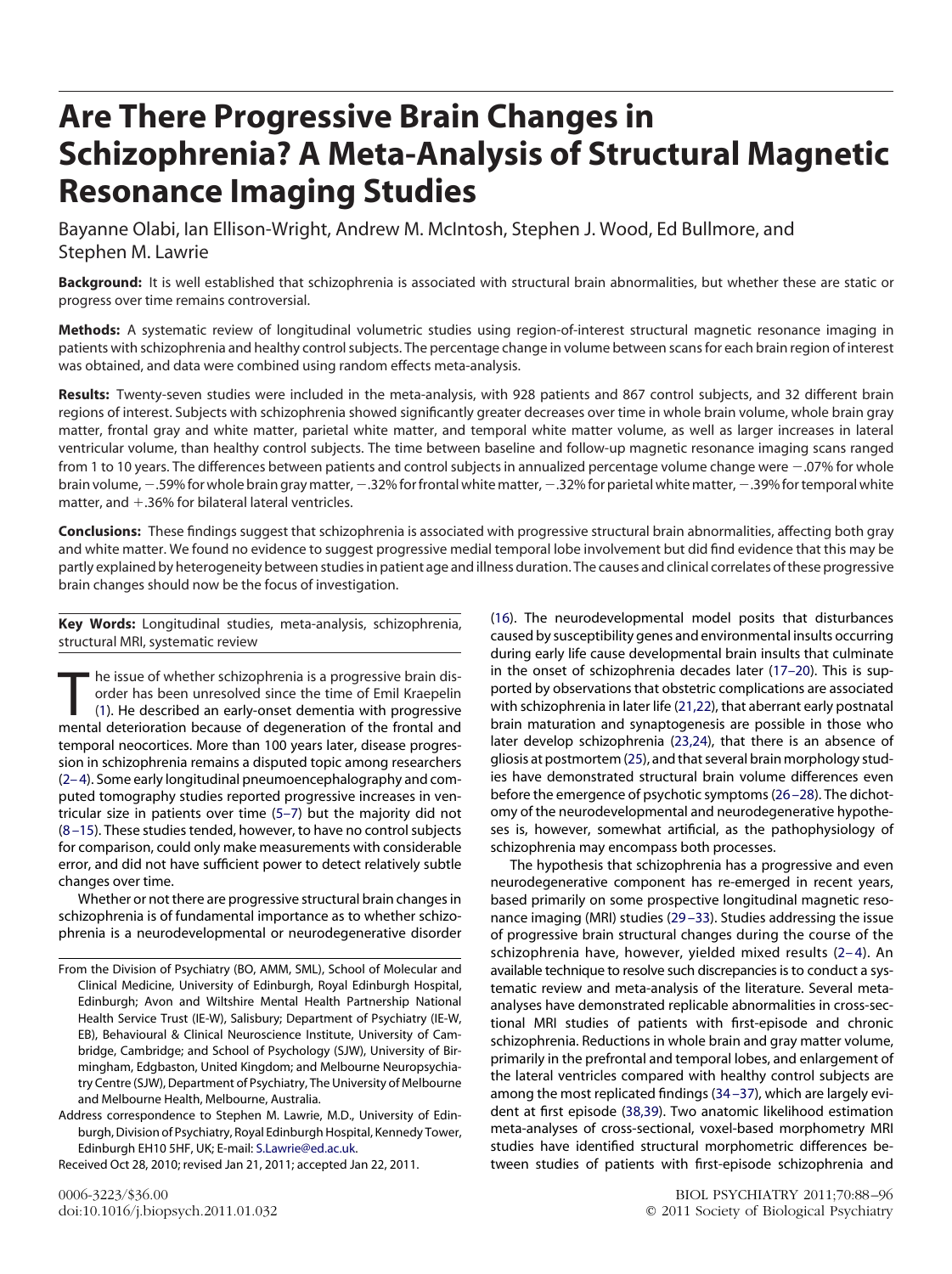those of chronic schizophrenia, suggesting progressive brain changes during the course of the illness [\(40,41\)](#page-7-13), although such comparisons between two sets of cross-sectional design case-control studies are unable to exclude the possibility that apparent differences related to chronicity of illness simply reflect the selection of more severely ill patients in samples of chronic schizophrenia. A meta-analysis of longitudinal studies is therefore required to clarify the course of putative progressive structural abnormalities in schizophrenia. The need for this evidence was highlighted at a meeting attended by researchers worldwide held by the American College of Neuropsychopharmacology [\(42\)](#page-8-0). The aim of this systematic review and meta-analysis was to quantitatively characterize any morphometric differences over time in patients with schizophrenia compared with healthy control subjects by 1) identifying prospective longitudinal MRI studies measuring tissue volume in regions of interest (ROIs), and 2) synthesizing findings from these eligible primary studies using random-effects meta-analysis.

#### **Methods and Materials**

#### **Literature Search**

A comprehensive search of the electronic databases EMBASE (from 1980), PsycINFO (from 1801), and Ovid MEDLINE (from 1950) was conducted using the following search strategy: ([Magnetic Resonance Imaging] OR [MRI]) AND ([Schizophrenia] OR [schizo\*]) AND ([Cohort] OR [Prospective] OR [Longitudinal] OR [Follow-up] OR [Follow adj2 up] OR [Repeat] OR [Reassessed] OR [Change adj2 time]). Both free-text and expanded medical subject headings were used. The search strategy was supplemented using a cited reference search and by inspecting the reference lists and citing articles of included papers. The initial search was conducted in May 2009 and was then updated to the end of September 2009.

## **Criteria for Inclusion/Exclusion**

Studies were considered for the review using the following inclusion criteria: 1) they were published in English as a peer-reviewed article (rather than a letter, abstract, or case report); 2) they compared a sample of formally diagnosed subjects with a group of unrelated healthy control subjects; 3) cases and control subjects were followed-up over a specified time period, with two or more MRI scans taken; 4) they used ROI volumetric analysis of structural MRI data; and 5) the means and standard deviations of the volume change over time of the brain region under study were reported (or could be extracted or retrieved from the authors) for both cases and healthy control subjects. Studies of both child-onset schizophrenia (COS) and adult-onset schizophrenia (AOS) were included.

Studies were excluded if 1) there were insufficient data to extract the number of subjects in each group; 2) there werefewer than five subjects in either the schizophrenia group or the comparison group; 3) the comparison groups consisted of patients with minor nonpsychiatric illnesses; 4) the structure measurement was an area (from a single slice) rather than a volume (i.e., from multiple slices); 5) the studies used the voxel-based morphometry, deformationbased morphometry, or tensor-based volumetric method for measuring brain regional volumes; and 6) the data contributed to another publication, in which case the publication with the largest group size for each specific brain region under study was selected.

#### **Data Abstraction**

Clinical heterogeneity, sample characteristics, and anatomical landmarks for ROI are likely to be the main factors leading to heterogeneous results. Therefore, data extracted from the studies included the authors, year of publication, demographic variables (number of subjects, age at baseline, gender, and handedness),

illness variables (diagnosis and duration of illness), duration of follow-up, and the mean and standard deviation of the percentage change in volume of each of the brain regions under study. The percentage volume change over time in each study was calculated using the following formula:

> (Volume at follow-up – Volume at baseline)<br> $\times 100$ Volume at baseline

We also calculated the sex and handedness distributions and the total numbers of subjects according to the original studies.

#### **Statistical Analysis**

Cohen's estimator of standardized effect size and its variance was calculated from each study using pooled means and standard deviations. When articles provided data for defined subgroups (for example, by sex or illness stage), data were combined such that each study contributed only one data point per region of interest to the meta-analysis.

Standardized effect sizes were combined to produce a single summary estimate using random-effects techniques based on the method of maximum likelihood [\(43\)](#page-8-1). We also estimated annualized rates of tissue loss in patients and control subjects by dividing the percentage volume change over time in each study by the mean interscan interval. We used these as the raw means for meta-analysis and combined them by the Cooper-Hedges method [\(44\)](#page-8-2).

Publication bias was assessed using Egger's test. The magnitude of between-study heterogeneity was estimated using the  $I^2$  statistic (a measure of the proportion of variance in summary effect size because of heterogeneity) and its statistical significance calculated using Cohen's q [\(45\)](#page-8-3). Significant heterogeneity was then explored using weighted linear regression, with the study effect size as the independent variable and either age, interscan interval, or illness duration before baseline separately as the dependent variable.

Statistical analysis was performed using R (R Foundation for Statistical Computing, Vienna, Austria; [http://www.R-project.org\)](http://www.R-project.org). The meta package was used to perform all statistical summaries except for the meta-regression analyses, which were performed using the lme package.

### **Results**

The electronic literature search of the three databases yielded 486 articles, of which 151 were retrieved in full-text format (Figure S1 in Supplement 1). Fifty-three studies were identified as being potentially appropriate to be included in the meta-analysis. However, seven of these studies concerned regions that were not examined in any other paper and so were not suitable for meta-analysis. Several studies did not report means and standard deviations of brain volume changes over time, in which case we contacted the study authors and requested additional data. Most authors complied with our requests but data from six studies were unavailable upon request. A further 13 studies were excluded on the basis of publishing data on overlapping patient groups, in which case we took the most recent and largest data set.

Twenty-seven patient cohorts from 25 different articles were identified as suitable to be included in the meta-analysis, having published both baseline and follow-up ROI volumetric measures using structural MRI techniques and containing sufficient data, including means and standard deviations of percentage volume changes of defined brain regions in schizophrenia patients and healthy control subjects. We also contacted the corresponding authors of articles for complementary information where necessary. Different brain regions were investigated in each study, with whole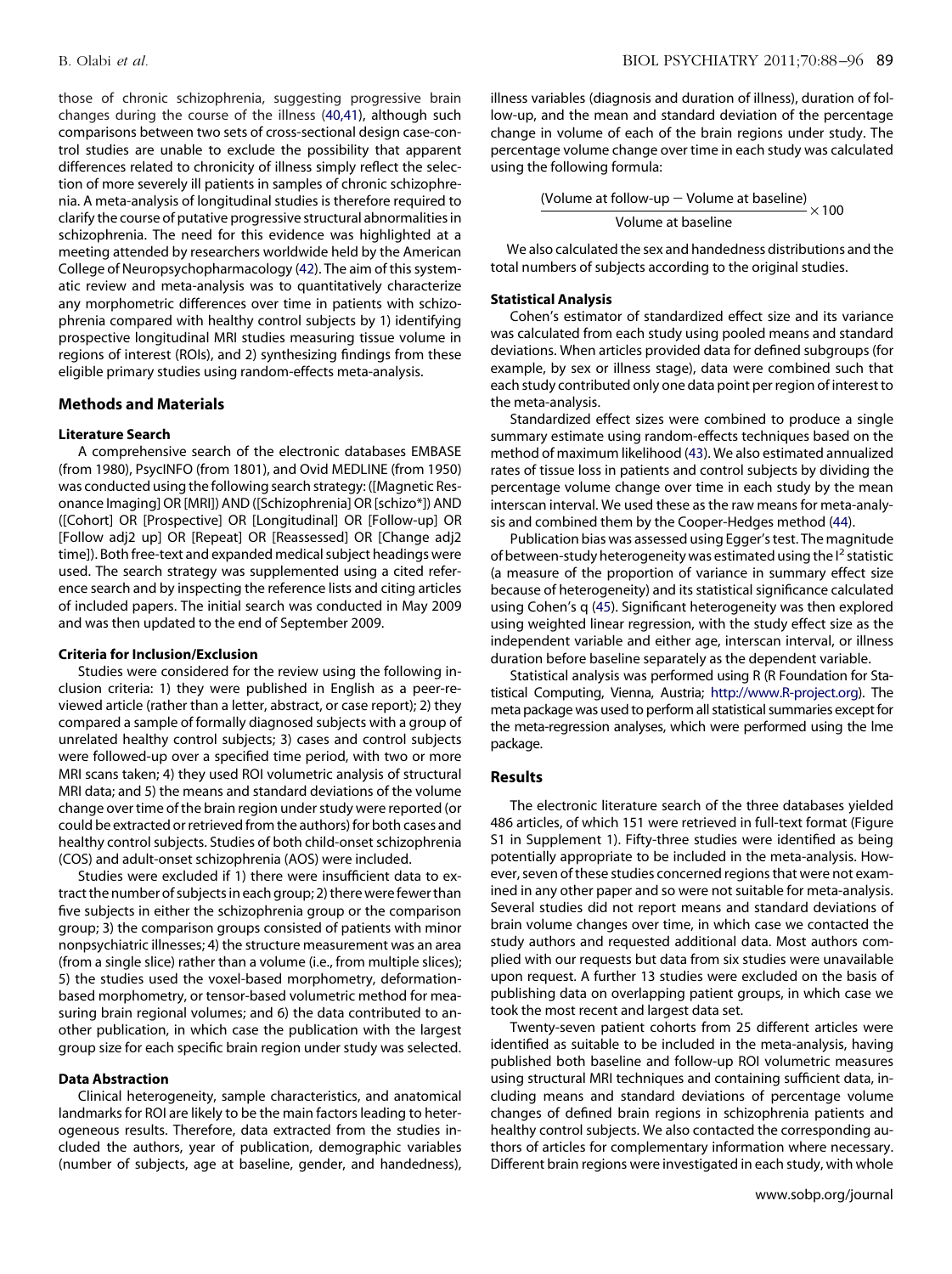#### <span id="page-3-0"></span>**Table 1.** Demographic Characteristics of Included Study Populations

|                                          | Schizophrenic Subjects |           |                                |                               |                                       |                                              |                | <b>Control Subjects</b> |                                 |                               |                                              |  |
|------------------------------------------|------------------------|-----------|--------------------------------|-------------------------------|---------------------------------------|----------------------------------------------|----------------|-------------------------|---------------------------------|-------------------------------|----------------------------------------------|--|
| Study First Author (Year)<br>(Reference) | n                      | $\%$<br>M | $\%$<br><b>RH</b>              | Age at Initial<br>MRI (Years) | <b>Illness</b><br>Duration<br>(Years) | Duration of<br>Inter-MRI<br>Interval (Years) | $\mathsf{n}$   | $\%$<br>M               | $\%$<br><b>RH</b>               | Age at Initial<br>MRI (Years) | Duration of<br>Inter-MRI<br>Interval (Years) |  |
| DeLisi (1997) (29)                       | 50                     | 65        |                                | 27.4                          | 1.2                                   | 4.7                                          | 20             | 60                      | $\qquad \qquad \longleftarrow$  | 26.5                          | 4.3                                          |  |
| Nair (1997) (46)                         | 18                     | 78        |                                | 30.9                          | 8.6                                   | 2.6                                          | 5              | 40                      | $\overbrace{\qquad \qquad }^{}$ | 40.6                          | 2.6                                          |  |
| Gur (1998) (47)                          | 40                     | 58        | $\qquad \qquad -$              | 29.2                          | 5.7                                   | 2.5                                          | 17             | 76                      | $\qquad \qquad \longleftarrow$  | 31.9                          | 2.7                                          |  |
| Rapoport (1999) (48)                     | 15                     | 40        | 73                             | 13.9                          | 3.6                                   | 4.2                                          | 34             | 50                      | 88                              | 12.8                          | 4.3                                          |  |
| Saijo (2001) (30)                        | 18                     | 50        | $\qquad \qquad \longleftarrow$ | 37.5                          | 15.1                                  | 10.0                                         | 12             | 58                      | $\overline{\phantom{0}}$        | 37.1                          | 10.0                                         |  |
| Wood (2001) (49)                         | 42                     | 71        | $\overline{\phantom{m}}$       | 25.2                          | 3.1                                   | 2.0                                          | 26             | 54                      | $\qquad \qquad \longleftarrow$  | 23.8                          | 2.2                                          |  |
| Cahn (2002) (31)                         | 34                     | 85        | 91                             | 26.2                          | 1.4                                   | 1.1                                          | 36             | 83                      | 86                              | 24.5                          | 1.0                                          |  |
| James (2002, 2004) (50,51)               | 9                      | 100       | 100                            | 17.7                          | 2.0                                   | 2.4                                          | 9              | 100                     | 69                              | 15.7                          | 1.7                                          |  |
|                                          | $\overline{7}$         | 0         | 80                             | 15.3                          | 1.0                                   | 3.1                                          | $\overline{7}$ | 0                       | 60                              | 16.4                          | 1.7                                          |  |
| Ho (2003) (52)                           | 73                     | 73        | $\qquad \qquad -$              | 24.5                          | 3.0                                   | 3.3                                          | 23             | 65                      | $\overline{\phantom{0}}$        | 26.9                          | 3.4                                          |  |
| Kasai (2003) (53)                        | 13                     | 77        | 79                             | 27.2                          | $\mathcal{A}$                         | 1.4                                          | 14             | 93                      | 79                              | 25.6                          | 1.6                                          |  |
| Keller (2003) (54)                       | 35                     | 57        | 60                             | 14.5                          | 4.2                                   | 2.4                                          | 34             | 59                      | 82                              | 14.5                          | 2.8                                          |  |
| Sporn (2003) (55)                        | 39                     | 61        | $\qquad \qquad -$              | 15.0                          | 4.6                                   | 2.4                                          | 43             | 63                      | $\overline{\phantom{0}}$        | 14.8                          | 2.7                                          |  |
| DeLisi (2004) (56)                       | 26                     | 65        | 96                             | 27.4                          | 1.2                                   | 10.0                                         | 10             | 60                      | 90                              | 26.5                          | 10.0                                         |  |
| Molina (2005) (57)                       | 29                     | 69        | 100                            | 27.8                          | 4.5                                   | 2.2                                          | 11             | 55                      | 100                             | 28.4                          | 2.3                                          |  |
| Whitworth (2005) (58)                    | 38                     | 100       | 100                            | 23.7                          | 3.9                                   | 2.9                                          | 20             | 100                     | 100                             | 27.8                          | 3.7                                          |  |
| Addington (2007) (59)                    | 49                     | 61        | 67                             | 14.5                          | 5.8                                   | 2.4                                          | 107            | 62                      | 93                              | 14.5                          | 2.8                                          |  |
| Nakamura (2007) (60)                     | 17                     | 82        | 77                             | 24.7                          |                                       | 1.5                                          | 26             | 85                      | 75                              | 23.6                          | 1.5                                          |  |
| Brans (2008) (61)                        | 19                     | 53        | 89                             | 38.6                          | 15.7                                  | 5.0                                          | 54             | 63                      | 76                              | 35.5                          | 4.8                                          |  |
| Rais (2008) (33)                         | 51                     | 88        | 88                             | 22.7                          | 1.0                                   | 5.3                                          | 31             | 81                      | 84                              | 24.7                          | 5.2                                          |  |
| van Haren (2008) (32)                    | 96                     | 73        | 86                             | 32.2                          | 11.0                                  | 4.8                                          | 113            | 67                      | 85                              | 35.3                          | 4.9                                          |  |
| Wang (2008) (62)                         | 56                     | 66        | $\overline{\phantom{0}}$       | 36.6                          | 15.7                                  | 2.2                                          | 62             | 55                      | $\overline{\phantom{0}}$        | 36.2                          | 2.2                                          |  |
| Koolschijn (2009) (63)                   | 68                     | 79        | 85                             | 34.5                          | 12.6                                  | 4.8                                          | 83             | 66                      | 87                              | 38.0                          | 4.9                                          |  |
| Mitelman (2009) (64,65)                  | 49                     | 86        | 96                             | 42.7                          | 18.7                                  | 4.1                                          | 16             | 56                      | 100                             | 41.6                          | 4.2                                          |  |
| Reig (2009) (66)                         | 16                     | 100       | 94                             | 15.7                          | .3                                    | 2.0                                          | 21             | 100                     | 86                              | 15.2                          | 2.0                                          |  |
|                                          | 5                      | 0         | 80                             | 15.7                          | .3                                    | 2.0                                          | 13             | 0                       | 85                              | 15.2                          | 2.0                                          |  |
| Yoshida (2009) (67)                      | 16                     | 100       | 80                             | 38.6                          | 16.3                                  | 3.1                                          | 20             | 100                     | 80                              | 40.9                          | 1.4                                          |  |

Data for age at initial MRI, illness duration, and duration of inter-MRI interval are expressed as means.

M, male subjects; MRI, magnetic resonance imaging; *n*, number of subjects; RH, right-handed patients; —, no data available.

brain volume and lateral ventricular volume changes reported most often. [Table 1](#page-3-0) summarizes the information about demographic and clinical variables of the subjects and control subjects in the 27 independent patient cohorts we identified.

A total of 1795 subjects in the 27 studies were included, which comprised 928 patients and 867 control subjects. Among the patient group, the smallest size sample was 13 schizophrenia patients [\(53\)](#page-8-4), and the largest size sample was 96 schizophrenia patients [\(32\)](#page-7-14). These studies were published from 1997 to 2009.

#### **Demographic Characteristics**

The mean age of patients with schizophrenia in the included studies ranged from 13.9 to 42.7 years. Altogether seven studies [\(48,50,51,54,55,59,66\)](#page-8-5) comprised samples of people with childhood- or adolescent-onset schizophrenia. The youngest patient sample was from a study of childhood-onset schizophrenia (mean age  $= 13.9$  years, SD  $= 2.3$ ) [\(48\)](#page-8-5). The remaining 19 studies were all adult patient samples ranging from a mean of 22.7 years [\(33\)](#page-7-15) to 42.7 years [\(64,65\)](#page-8-6). The percentage of male patients in each study ranged from 40% to 100% [\(48,58,67\)](#page-8-5), with male patients greatly outnumbering female patients overall (male patients  $n = 668$ , female patients  $n = 260$ ).

#### **Meta-Analysis**

Random effects analyses were conducted for the 32 ROI and results presented in [Figure 1](#page-4-0) and [Table 2.](#page-5-0)

**Whole Brain and Lateral Ventricles.** Greater global brain volume reductions were found in patients with schizophrenia over time in subjects compared with healthy control subjects ( $n = 14$ ) studies; Cohen's d:  $-.40$ ; 95% confidence interval [CI]:  $-.62$  to  $-.19$ ) [\(Figure 1\)](#page-4-0). This effect was also significant for whole brain gray matter ( $n = 12$ ; d:  $-.52$ ; 95% CI:  $-.76$  to  $-.28$ ), although no differences were found for whole brain white matter, whole brain cerebrospinal fluid, and cerebellar volume.

The analyses also demonstrated greater increases in bilateral lateral ventricular volume over time in subjects with schizophrenia compared with control subjects ( $n = 10$ ; d: .53; 95% CI: .28 to .78) [\(Figure 1\)](#page-4-0), whereas no significant difference in third ventricular volume change between groups was detected.

**Frontal, Parietal, Temporal, and Occipital Lobes.** There were significant reductions over time in patients with schizophrenia compared with control subjects in frontal lobe volume ( $n = 3$ ; d:  $-.48; 95%$  CI:  $-.78$  to  $-.18$ ), frontal lobe gray matter ( $n = 9;$  d:  $-.34;$ 95% CI:  $-.66$  to  $-.02$ ), frontal lobe white matter ( $n = 5$ ; d:  $-.51$ ; 95% CI:  $-.76$  to  $-.26$ ), parietal lobe white matter ( $n = 4$ ; d:  $-.53$ ; 95% CI:  $-.84$  to  $-.23$ ), and temporal lobe white matter ( $n = 6$ ; d:  $-.49$ ; 95%  $Cl: -.76$  to  $-.21$ ).

No significant differences were found between groups for frontal lobe cerebrospinal fluid, parietal lobe gray matter, parietal lobe cerebrospinal fluid, temporal lobe tissue, right and left temporal lobes, temporal lobe gray matter, temporal lobe cerebrospinal fluid, or occipital lobe gray and white matter.

**Hippocampi, Amygdalae, and Caudate Nuclei.** No significant differences between groups in hippocampal, amygdala, or right caudate volume change were detected, although greater pro-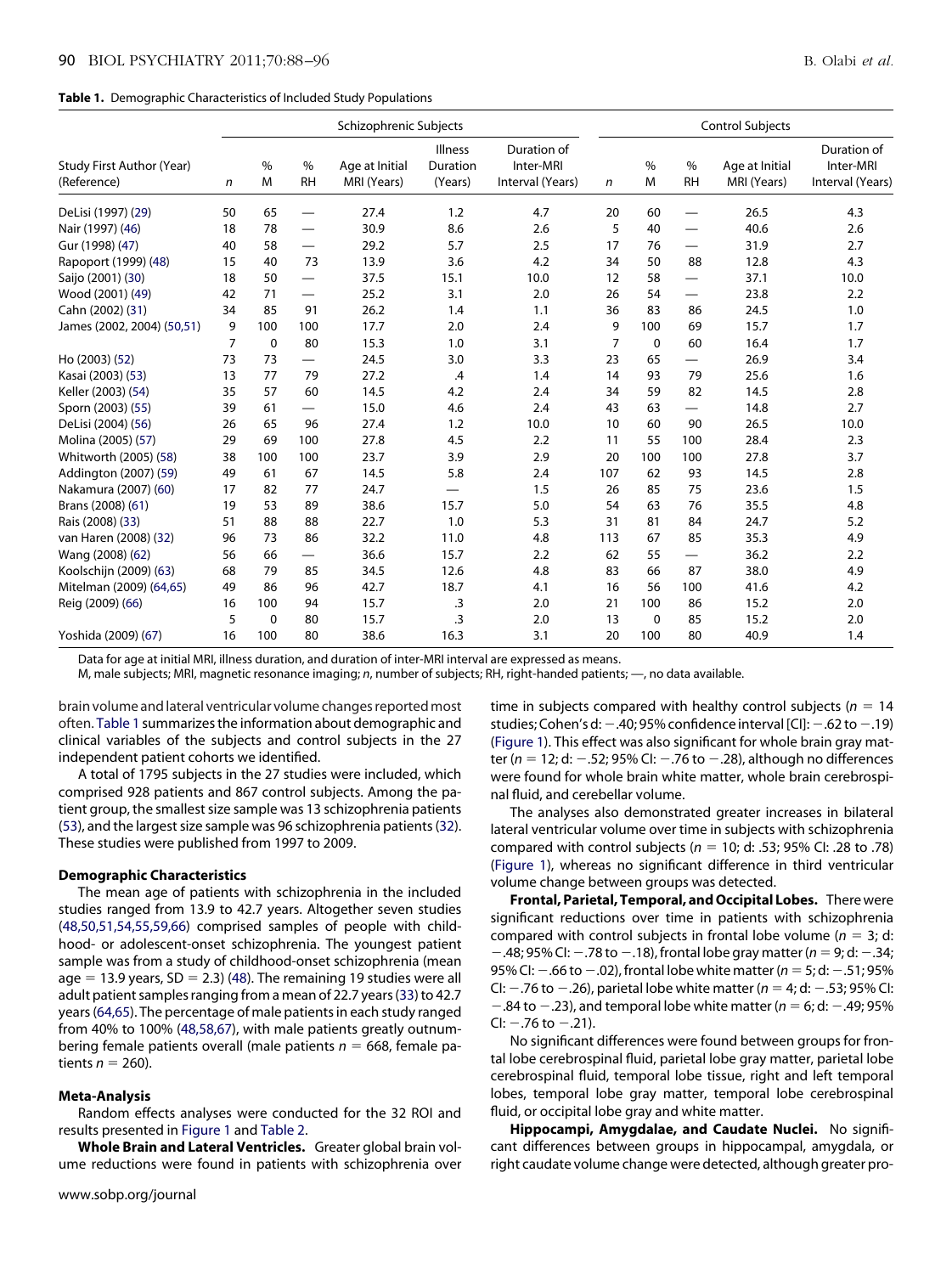# A. Whole Brain



# **B. Lateral Ventricles**



<span id="page-4-0"></span>**Figure 1.** Forest plots (random effects) showing the mean difference in percentage change over time in **(A)** whole brain volume and **(B)** lateral ventricles in schizophrenia subjects and healthy control subjects. SMD, standard mean difference.

gressive decreases in left caudate volume were found in subjects with schizophrenia compared with control subjects ( $n = 3$ ; d:  $-.34$ ; 95% CI:  $-.60$  to  $-.07$ ).

**Annual Percentage Changes.** Using the Cooper-Hedges method, the annual percentage volume change difference between patients and control subjects were derived (Table S1 in Supplement 1). Where statistically significant differences emerged between patients and control subjects in terms of progression overall, the difference between patients and control subjects in annualized percentage volume change were  $-.07%$  for whole brain volume,  $-59%$  for whole brain gray matter,  $-0.32%$  for frontal lobe white matter,  $-.32%$  for parietal lobe white matter,  $-.39%$  for temporal lobe white matter, and  $+$  36% for bilateral lateral ventricles.

## **Publication Bias, Heterogeneity Bias, and Meta-Regression Analyses**

Egger's test and subsequent multiple comparisons correction analysis indicated that there was no significant relationship between study precision and estimated effect size for any brain region of interest considered by this meta-analysis, indicating no significant evidence of publication bias.

Statistically significant clinical heterogeneity was detected in several brain regions (whole brain volume, whole brain gray matter, whole brain white matter, bilateral lateral ventricles, left lateral ventricle, frontal gray matter, frontal cerebrospinal fluid, parietal gray matter, parietal cerebrospinal fluid, temporal gray matter, occipital gray matter, and right hippocampus). Regions in which no heterogeneity wasfound and that showed significant differences in volume change over time include the frontal lobe tissue, frontal white matter, parietal white matter, and temporal white matter.

The modifying effects of age, illness duration, and interscan interval were investigated using meta-regression, to examine factors that could contribute to heterogeneity between study results. Although more than 20 individual tests were conducted, only three significant associations between these variables and effect size were revealed. Age at study entry was positively associated with the effect size in the right hippocampus. Because the overall estimate for this structure was negative, implying a greater reduction in subjects with schizophrenia, this finding suggests that the magnitude of this reduction diminishes with increasing age. Furthermore, illness duration before baseline was negatively associated with the effect size in the right and left hippocampi, implying that the magnitude of this reduction increases with increasing prior duration of illness. No modifying effect of interscan interval was seen.

To address possible effects of age at onset, we conducted tests of potential child- versus adult-onset schizophrenia stratification in STATA (StataCorp, College Station, Texas) using the metan.ado script. There was no overall heterogeneity between these subgroups ( $p = 0.8$ ). There was, however, significant heterogeneity between the groups for frontal gray matter, indicating possibly greater tissue loss in COS (standard mean difference  $= -0.6$ , three studies) than AOS (standard mean difference  $= -0.2$ , five studies); occipital gray matter,  $COS - .5$  versus AOS .0 (two vs. three studies); and parietal cerebrospinal fluid,  $-.8$  versus .3 (one study each) but no heterogeneity for the hippocampi. It should be noted that only frontal gray matter was significantly reduced in the full meta-analysis of both groups combined and that only a small number of studies have been conducted.

# **Discussion**

#### **Progressive Brain Changes in Schizophrenia**

Findings from this systematic review and meta-analysis suggest that patients with schizophrenia in comparison with healthy control subjects exhibit statistically significant progressive reductions in whole brain, whole brain gray matter, and frontal lobe volumes, as well as frontal, parietal, and temporal lobe white matter decrements and lateral ventricular volume enlargement over time. In contrast, no progressive volumetric changes were detected in medial temporal lobe subregions, namely the bilateral hippocampi, amygdala, and amygdala-hippocampal complexes. Our findings are supported by an absence of publication bias. Although heterogeneity was considerable and largely unexplained, several results were not subject to heterogeneity, and we used a random effects statistical model to take account of heterogeneity where evident.

Our results support the idea that schizophrenia has a progressive component to its pathophysiology, although this is not necessarily degenerative, and this model and the neurodevelopmental model are not mutually exclusive [\(68\)](#page-8-24). Many of the genes implicated in the illness appear to have functional roles throughout the life course, and therefore, it has been suggested that its pathophysiology involves an ongoing interplay of genetic, epistatic, and environmental factors in both early and later life [\(19,69,70\)](#page-7-18).

The findings of global brain volume reduction and lateral ventricular volume enlargement over time are consistent with previous postmortem studies, which have repeatedly documented reductions in regional cell size [\(71\)](#page-8-25) and raised the possibility of increased cell loss [\(72,73\)](#page-8-26) in schizophrenia. Information about the underlying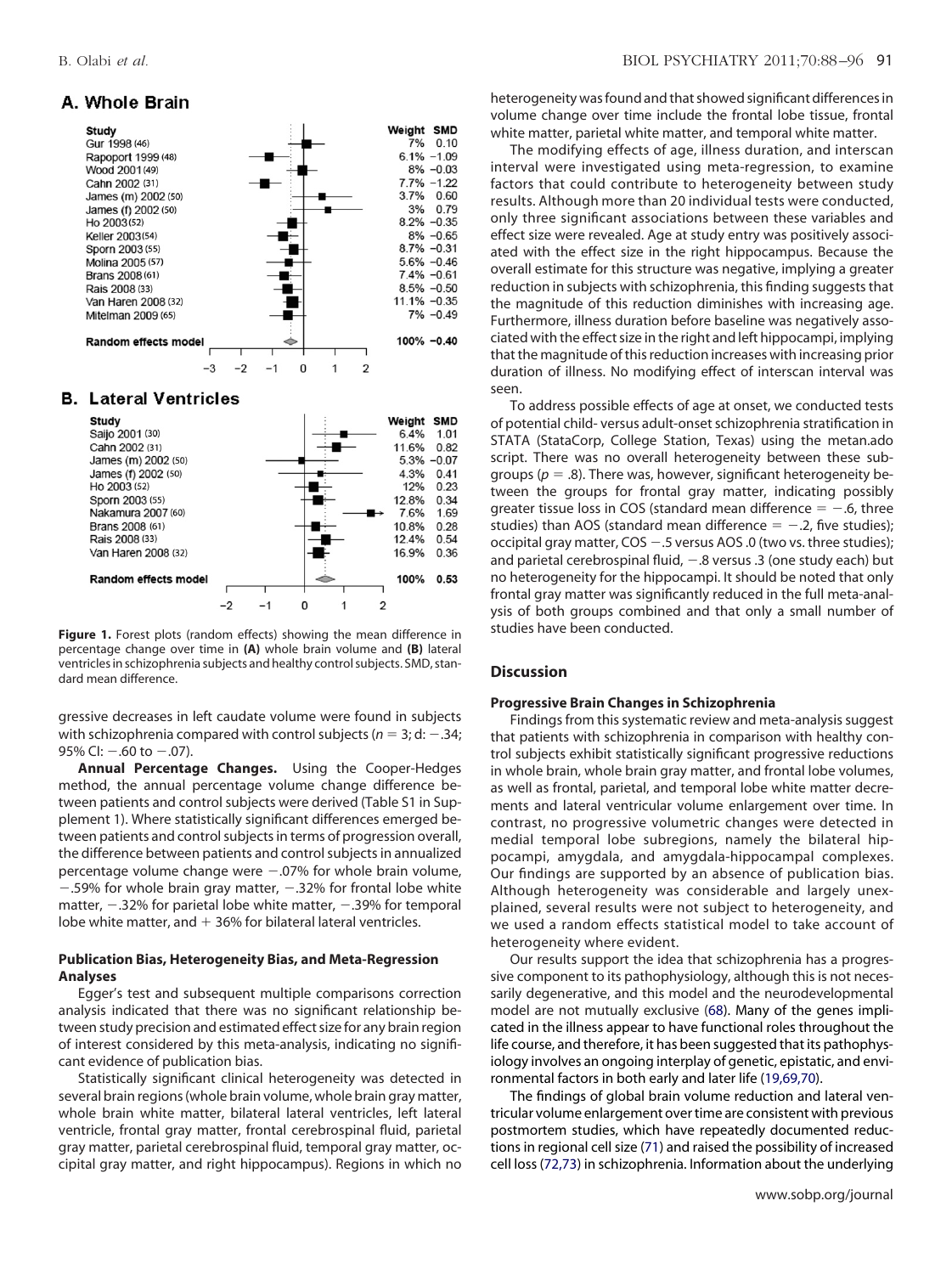<span id="page-5-0"></span>**Table 2.** Mean Differences in the Percentage Change over Time Across 32 Brain Regions of Interest Between Schizophrenia and Control Groups with Effect Sizes and Estimates of Heterogeneity

|                                                    | Number         | <b>Number of Subjects</b> |          | <b>Volume Difference</b> |         |                | Heterogeneity  |            |       |                                                        |  |
|----------------------------------------------------|----------------|---------------------------|----------|--------------------------|---------|----------------|----------------|------------|-------|--------------------------------------------------------|--|
|                                                    | of             |                           | Control  |                          | р       |                | $\mathsf{I}^2$ |            | p     |                                                        |  |
| <b>Brain Region</b>                                | <b>Studies</b> | Schizophrenia             | Subjects | SMD                      | Value   | 95% CI         | (% )           | $\chi^2$   | Value | Studies (Reference)                                    |  |
| <b>Whole Brain</b>                                 | 14             | 538                       | 454      | $-.404$                  | .0002   | $(-.62, -.19)$ | 57.0           | 30.2       | .004  | (47,48,49, 31,50,51,52,54,55,57,60,<br>33, 32, 64, 65) |  |
| Cerebellum                                         | 6              | 254                       | 222      | .029                     | .773    | $(-.17, .22)$  | 5.2            | 5.3        | .383  | (31, 50, 51, 52, 54, 32)                               |  |
| <b>Whole Brain GM</b>                              | 12             | 405                       | 523      | $-.52$                   | < .0001 | $(-.76, -.28)$ | 62.3           | 29.2       | .002  | (48, 31, 54, 55, 57, 59, 60, 33, 32, 66)               |  |
| Whole Brain WM                                     | 11             | 366                       | 480      | $-.129$                  | .366    | $(-.41, .15)$  | 70.6           | 34.0       | .0002 | (48,31,54,57,59,60,33,32,66)                           |  |
| <b>Whole Brain CSF</b><br><b>Bilateral Lateral</b> | 6              | 95                        | 72       | .126                     | .494    | $(-.24, .49)$  | 14.1           | 5.8        | .324  | (46, 47, 50, 51, 66)                                   |  |
| Ventricles                                         | 10             | 360                       | 354      | .530                     | < .0001 | (.28, .78)     | 51.7           | 18.6       | .029  | (30,31,50,51,52,55,60,33,32)                           |  |
| Lateral Ventricle (R)                              | 5              | 95                        | 58       | .393                     | .034    | (.03, .76)     | 10.6           | 4.5        | .346  | (30,50,51,56,58)                                       |  |
| Lateral Ventricle (L)                              | 5              | 95                        | 58       | .242                     | .411    | $(-.33, .82)$  | 62.1           | 10.6       | .032  | (30,50,51,56,58)                                       |  |
| <b>Third Ventricle</b>                             | 6              | 216                       | 250      | .180                     | .059    | $(-.01, .37)$  | 0.             | 5.0        | .416  | (31,50,51,60,33,32)                                    |  |
| <b>Frontal Lobe Tissue</b>                         | 3              | 132                       | 94       | $-.478$                  | .002    | $(-.78, -.18)$ | .0             | $\cdot$ .2 | .922  | (47,52,60)                                             |  |
| <b>Frontal GM</b>                                  | 9              | 262                       | 241      | $-.340$                  | .035    | $(-.66, -.02)$ | 59.8           | 19.9       | .011  | (48,52,55,57,60,64,65,66)                              |  |
| <b>Frontal WM</b>                                  | 5              | 185                       | 138      | $-.512$                  | < .0001 | $(-.76, -.26)$ | 0.             | 1.2        | .886  | (48,52,57,60,64,65)                                    |  |
| <b>Frontal CSF</b>                                 | 3              | 94                        | 57       | .522                     | .136    | $(-.16, 1.21)$ | 64.8           | 5.7        | .058  | (66)                                                   |  |
| Parietal GM                                        | $\overline{7}$ | 172                       | 192      | $-.161$                  | .352    | $(-.50, .18)$  | 52.6           | 12.7       | .049  | (48,55,57,60,64,65,66)                                 |  |
| <b>Parietal WM</b>                                 | 4              | 112                       | 115      | $-.533$                  | .001    | $(-.84, -.23)$ | 4.0            | 3.1        | .373  | (48, 57, 60, 64, 65)                                   |  |
| <b>Parietal CSF</b>                                | 3              | 94                        | 57       | $-.255$                  | .610    | $(-1.24, .73)$ | 82.5           | 11.5       | .003  | (52,66)                                                |  |
| <b>Temporal Lobe</b>                               |                |                           |          |                          |         |                |                |            |       |                                                        |  |
| <b>Tissue</b>                                      | 5              | 148                       | 110      | $-.089$                  | .666    | $(-.49, .31)$  | 47.5           | 7.6        | .107  | (47,50,51,52,60)                                       |  |
| Temporal Lobe (R)                                  | $\overline{4}$ | 108                       | 62       | $-.066$                  | .737    | $(-.45, .31)$  | 22.1           | 3.9        | .278  | (28, 49, 50, 51)                                       |  |
| Temporal Lobe (L)                                  | $\overline{4}$ | 108                       | 62       | .056                     | .728    | $(-.26, .37)$  | .0             | .3         | .964  | (28, 49, 50, 51)                                       |  |
| <b>Temporal GM</b>                                 | 10             | 205                       | 234      | $-.204$                  | .289    | $(-.58, .17)$  | 68.0           | 28.1       | .001  | (48,50,51,55,57,60,64,65,66)                           |  |
| <b>Temporal WM</b>                                 | 6              | 128                       | 131      | $-.485$                  | .001    | $(-.76, -.21)$ | $\cdot$        | 3.9        | .569  | (48,50,51,57,60,64,65)                                 |  |
| <b>Temporal CSF</b>                                | 5              | 110                       | 73       | .150                     | .356    | $(-.17, .47)$  | 0.             | 2.0        | .732  | (50,51,52,66)                                          |  |
| Occipital GM                                       | 6              | 133                       | 149      | $-.174$                  | .491    | $(-.67, .32)$  | 69.9           | 16.6       | .005  | (48, 57, 60, 64, 65)                                   |  |
| Occipital WM                                       | 4              | 112                       | 115      | $-.327$                  | .117    | $(-.74, .08)$  | 45.9           | 5.5        | .136  | (48, 57, 60, 64, 65)                                   |  |
| HAC(R)                                             | 5              | 83                        | 70       | $-.060$                  | .716    | $(-.38, .26)$  | 0.             | 1.5        | .836  | (50,51,53,58,67)                                       |  |
| HAC(L)                                             | 5              | 83                        | 70       | .107                     | .518    | $(-.22, .43)$  | .0             | .6         | .969  | (50,51,53,58,67)                                       |  |
| Hippocampus (R)                                    | 8              | 283                       | 241      | .145                     | .337    | $(-.15, .44)$  | 57.2           | 16.4       | .022  | (28,49,50,51,53,58,62,63)                              |  |
| Hippocampus (L)                                    | 8              | 283                       | 241      | .089                     | .490    | $(-.16, .34)$  | 42.9           | 12.3       | .093  | (28,49,50,51,53,58,62,63)                              |  |
| Amygdala (R)                                       | 5              | 123                       | 112      | $-.138$                  | .362    | $(-.43, .16)$  | 12.5           | 4.6        | .334  | (50,51,53,58,62)                                       |  |
| Amygdala (L)                                       | 5              | 123                       | 112      | .019                     | .887    | $(-.24, .28)$  | .0             | 1.1        | .888  | (50,51,53,58,62)                                       |  |
| Caudate (R)                                        | 3              | 155                       | 98       | $-.132$                  | .470    | $(-.49, .23)$  | 41.6           | 3.4        | .180  | (28, 62, 64, 65)                                       |  |
| Caudate (L)                                        | 3              | 155                       | 98       | $-.336$                  | .013    | $(-.60, -.07)$ | .0             | .9         | .641  | (28,62,64,65)                                          |  |

CI, confidence interval; CSF, cerebrospinal fluid; GM, gray matter; HAC, hippocampal amygdala complex; L, left; MD, mean difference; R, right; SMD, standard mean difference; WM, white matter.

cellular causes of any progressive anatomic MRI changes in schizophrenia is sparse, although there is a general agreement that the absence of gliosis indicates that widespread cell death is not the underlying cause. Whether more subtle forms of programmed cell death (apoptosis), loss of neuropil, or neurochemical perturbations are important requires further postmortem investigation. Neuropsychological investigation in a large patient sample above 65 years of age has demonstrated a further reduction of neurocognitive abilities beyond what would be expected from aging [\(74\)](#page-8-27), although most longitudinal studies of neurocognitive function in schizophrenia have not documented similar changes over time [\(75–79\)](#page-8-28). Clearly, more longitudinal imaging studies in schizophrenia are required, but these should concentrate on trying to identify clinical and pathological correlates. The regional effect sizes and annualized rates of loss we provide should inform power calculations for these studies.

Regional white matter changes in schizophrenia have been identified in previous cross-sectional studies [\(80,81\)](#page-8-29), and it has been suggested that ventricular enlargement is related to a reduction in white matter adjacent to the ventricles [\(82\)](#page-8-30). At a functional

level, this has been explained in the context of the dysconnectivity hypothesis [\(83\)](#page-8-31) because of abnormal synapse formation and plasticity[\(84\)](#page-8-32). Whether white matter changes over time occur uniformly throughout the brain, perhaps as a result of genetic abnormalities in the protein pathways controlling myelination, or whether specific white matter tracts are affected [\(85\)](#page-8-33) is unclear. A recent metaanalysis of cross-sectional diffusion-tensor magnetic resonance imaging studies in schizophrenia [\(86\)](#page-8-34) identified changes in deep frontal and temporal white matter areas and suggested that the white matter changes in schizophrenia were regional rather than uniform. Neuropathological studies of schizophrenia have also detected regional abnormalities in white matter, including axonal atrophy and swelling of periaxonal oligodendrocyte processes especially in the frontal lobe [\(87\)](#page-9-0). In this meta-analysis, we identified significant reductions in frontal, temporal, and parietal, but not global, white matter, suggesting that multifocal regional reductions may continue to occur over time. We note, however, that the 95% confidence intervals of these global and local estimates show large overlap and are therefore in keeping with each other statistically.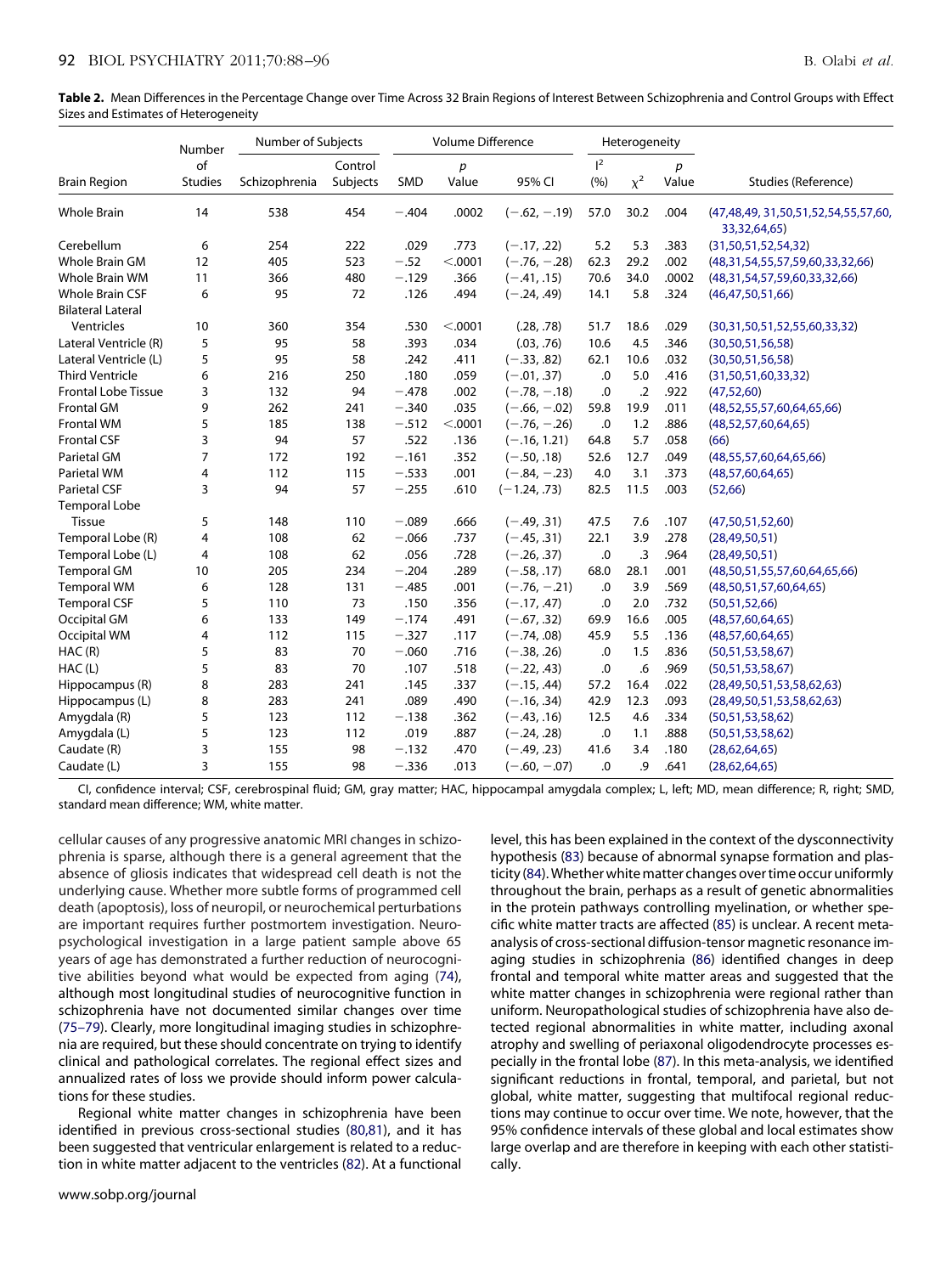#### **Confounding Factors and Methodological Issues**

While it has been suggested that both neurodevelopmental deviance and progressive degenerative change could be possible [\(4,88,89\)](#page-7-20), Weinberger and McClure [\(2\)](#page-7-1) proposed that the findings being presented in longitudinal MRI studies were artifactual. A potential confounding factor of all neuroimaging studies in schizophrenia is the effect of antipsychotic medication, but establishing whether structural brain changes over time are a result of medication or the illness itself is challenging [\(3\)](#page-7-21). Neuroimaging studies during the early phase of the illness are useful, because the confounding effects of chronicity and long-term medication can be minimized [\(90 –92\)](#page-9-1). In a recent systematic review, Moncrieff and Leo [\(93\)](#page-9-2) investigated the possible role of antipsychotics in the genesis of brain volume abnormalities in schizophrenia, documenting that most longitudinal studies report gray matter volume decreases or ventricular volume increases during the course of drug treatment. Observations of coincident volume change and antipsychotic medication prescription do not, however, prove that loss of brain tissue is a direct consequence of the drug, even if the timing may suggest this. Until evidence from randomized controlled trials and neuromolecular studies investigating the pathophysiological basis of these findings emerge, we cannot be certain whether or to what extent the anatomical changes can be attributed to antipsychotic medication. Indeed, the fact that similar changes have been reported in unmedicated individuals as they develop schizophrenia argues against medication being entirely responsible [\(94\)](#page-9-3). In our meta-analysis, among the 27 studies reviewed, none of the studies included purely antipsychotic-naive schizophrenia patients, and such a study is desirable, even though it would be difficult and arguably unethical to conduct. Illness duration before initial MRI ranged from less than 1 year [\(53,66\)](#page-8-4) to 18.7 years [\(64,65\)](#page-8-6), but this was only apparently associated with heterogeneity concerning progression in the hippocampus. Furthermore, increasing age (and presumably increasing medication exposure) was associated with a reducing effect size.

Our stratification analyses comparing adult- and childhood-onset schizophrenia suggest that there may be differential effects in these subgroups. Given that only frontal gray matter was significantly reduced in the full meta-analysis of both groups combined and the small number of studies involved, these possibly differential effects by age at onset require very cautious interpretation and further study. Indeed, it should be noted that all the longitudinal studies in this review may suffer from cohort effects, given that older patients lived in a different time than young patients and may have experienced different approaches to their care. Even studies that included subjects across a large age range with a relatively short scan interval still suffer from such potential cohort effects.

Another possible explanation for heterogeneity between studies is gender. Female patients with schizophrenia are underrepresented in the literature, despite interest in the effects of gender in the pathophysiology of schizophrenia [\(95\)](#page-9-4) and healthy aging populations [\(96\)](#page-9-5). Although findings have not been consistent, several investigators have reported sex differences in brain morphology in schizophrenia [\(97,98\)](#page-9-6). The absolute number of male subjects included in this meta-analysis was over two times greater than female subjects, and although two groups reported percentage change in volume over time data for female subjects and male subjects separately [\(50,51,66\)](#page-8-10), the effects of gender could not be fully explored without individual patient data. Left-handed subjects are also underrepresented in the analysis, again, possibly contributing to increased heterogeneity of study results.

An important methodological consideration in follow-up MRI studies is the effect of technical scanner software upgrade and changes in signal-to-noise ratio [\(99\)](#page-9-7) on the reproducibility of brain volume data. Ideally, a longitudinal study should utilize high-resolution imaging techniques, thin slices, and no gaps between slices for more precise magnetic resonance morphometric volume measures [\(100\)](#page-9-8). Methodological differences between research groups are a potential limitation in meta-analyses such as that reported here.

#### **Strengths and Limitations of the Review**

Despite several years of accumulated data on progressive structural brain change in people with schizophrenia and although several narrative reviews on this topic have been published [\(3,4,88,101–110\)](#page-7-21), this review is the first to systematically and quantitatively meta-analyze progressive change data from schizophrenic and control subjects, including 32 different brain regions of interest. Narrative reviews tend to be limited by focusing on published studies and especially those that report statistically significant results. In this meta-analysis, each study is weighted according to the sample size, thus reducing the possibility of biased interpretation of the findings. While the selective publication of positive data is a potential limitation of this and all other meta-analyses, we found no evidence of publication bias. Our results are in keeping with and extend the findings of a previous meta-analysis that found evidence of progressive increases in the lateral ventricles but did not examine other regions of interest [\(111\)](#page-9-9). Since our literature search, both positive [\(112\)](#page-9-10) and negative [\(113\)](#page-9-11) studies have been published. These studies are consistent with the results reported here and attest to the need for a comprehensive, quantitative review of the literature as a whole. The annualized rates of change we report should help to plan future studies.

Meta-analysis of region-of-interest studies, restricted to brain lobes and defined anatomical regions, constrains findings to largescale changes in the brain. Analysis of voxel-based morphometry studies would complement this study, allowing the analysis of small-scale regional gray and white matter volume abnormalities not necessarily related to major subdivision in brain regions. It may well be the case that reductions of the magnitude identified here are very difficult to detect in small brain regions of interest such as the hippocampus and amygdala [\(4,107\)](#page-7-20).

#### **Conclusions**

We reviewed 27 studies that used regional brain volume measurements to identify progressive changes in brain volume over time in patients with schizophrenia and control subjects. Metaanalyses revealed that schizophrenia is associated with significant declines in whole brain volume, whole brain gray matter, and frontal lobe volume over time, as well as increases in lateral ventricular volume compared with healthy control subjects. There was no evidence of progressive medial temporal lobe involvement in schizophrenia. The causes and clinical correlates of these changes should now be the focus of investigations.

*AMM is supported by the Health Foundation through a Clinician Scientist Fellowship. SJW is supported by a Career Development Award from the National Health and Medical Research Council Australia and a National Alliance for Research on Schizophrenia and Depression Young Investigator Award. EB is supported by a Human Brain Project Grant from the National Institute of Biomedical Imaging and Bioengineering and the National Institute of Mental Health. SML was supported by a National Alliance for Research on Schizophrenia and Depression Senior Scientist Award at the time this work was done.*

*We are extremely grateful to the researchers who kindly provided the invaluable data needed for the meta-analysis (Profs/Drs. Anjene*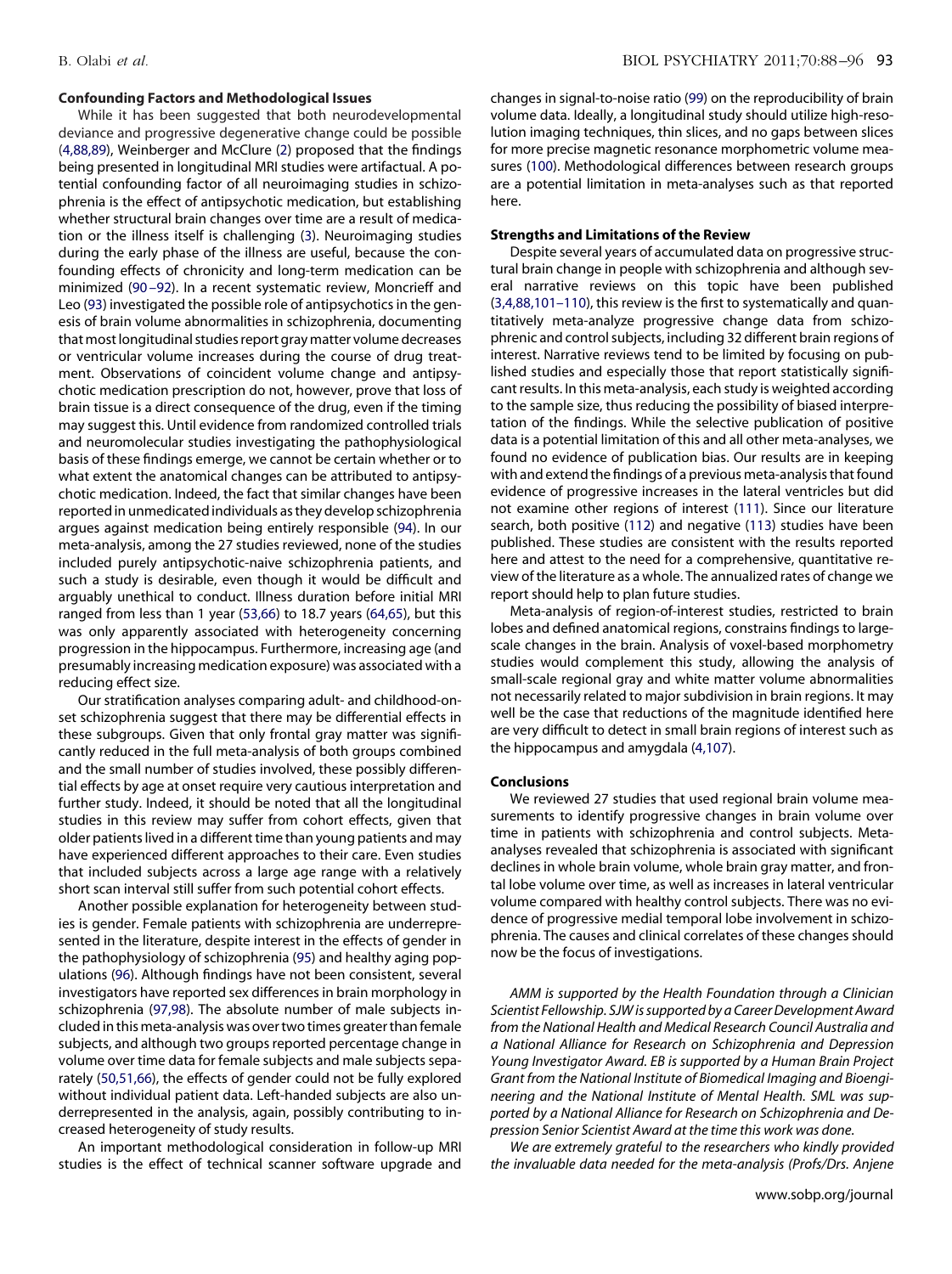<span id="page-7-19"></span>*Addington, Rachel Brans,Monte Buchsbaum,Wiepke Cahn, Liv Clasen, Wolfgang Fleischhacker, Peter Gochman, Deanna Greenstein, Ruben Gur, Beng-Choon Ho, Anthony James, Kiyoto Kasai, Georg Kemmler, Cédric Koolschijn, Robert McCarley, Serge Mitelman, Vicente Molina, Motoaki Nakamura, Yoshiro Okubo, Hilleke Hulshoff Pol, Monica Rais, Judith Rapoport, Santiago Reig, Tomoyuki Saijo, Martha Shenton, Neeltje van Haren, Lei Wang, and Alexandra Whitworth); Marshall Dozier of the University of Edinburgh for assistance in obtaining primary research articles; andMargaretMacDougallfor statistical advice.*

*EB is employed half-time by the University of Cambridge and halftime by GlaxoSmithKline. All other authors reported no biomedical financial interests or potential conflicts of interest.*

*Supplementary material cited in this article is available online.*

- <span id="page-7-1"></span><span id="page-7-0"></span>1. Kraepelin E (1896, 1899): *Lehrbuch der Psychiatrie 5 and 6 Auflage.* Leipzig, Germany: Barth.
- 2. Weinberger DR, McClure RK (2002): Neurotoxicity, neuroplasticity, and magnetic resonance imaging morphometry: What is happening in the schizophrenic brain? *Arch Gen Psychiatry* 59:553–558.
- <span id="page-7-21"></span><span id="page-7-20"></span>3. van Haren NEM, Cahn W, Hulshoff Pol HE, Kahn RE (2008): Schizophrenia as a progressive brain disease. *Eur Psychiatry* 23:245–254.
- 4. DeLisi LE (2008): The concept of progressive brain change in schizophrenia: Implications for understanding schizophrenia. *Schizophr Bull* 34:312–321.
- <span id="page-7-2"></span>5. Haug JO (1962): Pneumoencephalographic studies in mental disease. *Acta Psychiatr Scand Suppl* 38:1–104.
- 6. Kemali D, Maj M, Galderisi S, Milici N, Salvati A (1989): Ventricle-to-brain ratio in schizophrenia: A controlled follow-up study. *Biol Psychiatry* 26:756 –759.
- 7. Woods BT, Yurgelun-Todd D, Benes FM, Frankenburg FR, Pope HG Jr, McSparren J (1990): Progressive ventricular enlargement in schizophrenia: Comparison to bipolar affective disorder and correlation with clinical course. *Biol Psychiatry* 27:341–352.
- <span id="page-7-3"></span>8. Degreef G, Ashtari M, Wu HW, Borenstein M, Geisler S, Lieberman J (1991): Follow up MRI study in first episode schizophrenia. *Schizophr Res* 5:204 –206.
- 9. Hoffman WF, Ballard L, Turner EH, Casey DE (1991): Three-year follow-up of older schizophrenics: Extrapyramidal syndromes, psychiatric symptoms, and ventricular brain ratio. *Biol Psychiatry* 30:913–926.
- 10. Illowsky BP, Juliano DM, Bigelow LB, Weinberger DR (1988): Stability of CT scan findings in schizophrenia: Results of an 8 year follow-up study. *J Neurol Neurosurg, Psychiatry* 51:209 –213.
- 11. Jaskiw GE, Juliano DM, Goldberg TE, Hertzman M, Urow-Hamell E, Weinberger DR (1994): Cerebral ventricular enlargement in schizophreniform disorder does not progress. A seven year follow-up study. *Schizophr Res* 14:23–28.
- 12. Nasrallah HA, Olson SC, McCalley-Whitters M, Chapman S, Jacoby CG (1986): Cerebral ventricular enlargement in schizophrenia. A preliminary follow-up study. *Arch Gen Psychiatry* 43:157–159.
- 13. Sponheim SR, Iacono WG, Beiser M (1991): Stability of ventricular size after the onset of psychosis in schizophrenia. *Psychiatry Res* 40:21–29.
- 14. Vita A, Giobbio GM, Dieci M, Garbarini M, Morganti C, Comazzi M, Invernizzi G (1994): Stability of cerebral ventricular size from the appearance of the first psychotic symptoms to the later diagnosis of schizophrenia. *Biol Psychiatry* 35:960 –962.
- <span id="page-7-4"></span>15. Vita A, Sacchetti E, Valvassori G, Cazzullo CL (1988): Brain morphology in schizophrenia: A 2- to 5-year CT scan follow-up study. *Acta Psychiatr Scand* 78:618 – 621.
- 16. [No authors listed] (1991): Longitudinal perspectives on the pathophysiology of schizophrenia. Examining the neurodevelopmental versus neurodegenerative hypotheses. American College of Neuropsychopharmacoloy satellite meeting. San Juan, Puerto Rico, U.S.A., December 8, 1990. *Schizophr Res* 5:183–210.
- <span id="page-7-5"></span>17. Weinberger DR (1987): Implications of normal brain development for the pathogenesis of schizophrenia. *Arch Gen Psychiatry* 44:660 – 669.
- <span id="page-7-18"></span>18. Murray RM, Lewis SW (1987): Is schizophrenia a neurodevelopmental disorder? *Br Med J Clin Res Ed* 295:681– 682.
- 19. Rapoport JL, Addington AM, Frangou S, Psych MR (2005): The neurodevelopmental model of schizophrenia: Update 2005. *Mol Psychiatry* 10:434 – 449.
- 20. Jaaro-Peled H, Hayashi-Takagi A, Seshadri S, Kamiya A, Brandon NJ, Sawa A (2009): Neurodevelopmental mechanisms of schizophrenia: Understanding disturbed postnatal brain maturation through neuregulin-1-ErbB4 and DISC1. *Trends Neurosci* 32:485– 495.
- <span id="page-7-6"></span>21. Cannon M, Jones PB, Murray RM (2002): Obstetric complications and schizophrenia: Historical and meta-analytic review. *Am J Psychiatry* 159:1080 –1092.
- 22. Jones PB, Rantakallio P, Hartikainen AL, Isohanni M, Sipila P (1998): Schizophrenia as a long-term outcome of pregnancy, delivery, and perinatal complications: A 28-year follow-up of the 1966 North Finland general population birth cohort. *Am J Psychiatry* 155:355–364.
- <span id="page-7-7"></span>23. Benes FM (1991): Evidence for neurodevelopment disturbances in anterior cingulate cortex of post-mortem schizophrenic brain. *Schizophr Res* 5:187–188.
- 24. McGlashan TH, Hoffman RE (2000): Schizophrenia as a disorder of developmentally reduced synaptic connectivity. *Arch Gen Psychiatry* 57:637– 648.
- <span id="page-7-8"></span>25. Falkai P, Honer WG, David S, Bogerts B, Majtenyi C, Bayer TA (1999): No evidence for astrogliosis in brains of schizophrenic patients. A postmortem study. *Neuropathol Appl Neurobiol* 25:48 –53.
- <span id="page-7-9"></span>26. Johnstone EC, Ebmeier KP, Miller P, Owens DG, Lawrie SM (2005): Predicting schizophrenia: Findings from the Edinburgh High-Risk Study. *Br J Psychiatry* 186:18 –25.
- 27. Lawrie SM, McIntosh AM, Hall J, Owens DG, Johnstone EC (2008): Brain structure and function changes during the development of schizophrenia: The evidence from studies of subjects at increased genetic risk. *Schizophr Bull* 34:330 –340.
- 28. Fornito A, Yung AR,Wood SJ, Phillips LJ, Nelson B, Cotton S, *et al.*(2008): Anatomic abnormalities of the anterior cingulate cortex before psychosis onset: An MRI study of ultra-high-risk individuals. *Biol Psychiatry* 64:758 –765.
- <span id="page-7-10"></span>29. DeLisi LE, Sakuma M, Tew W, Kushner M, Hoff AL, Grimson R (1997): Schizophrenia as a chronic active brain process: A study of progressive brain structural change subsequent to the onset of schizophrenia. *Psychiatry Res* 74:129 –140.
- <span id="page-7-16"></span>30. Saijo T, Abe T, Someya Y, Sassa T, Sudo Y, Suhara T, *et al.*(2001): Ten year progressive ventricular enlargement in schizophrenia: An MRI morphometrical study. *Psychiatry Clin Neurosci* 55:41– 47.
- <span id="page-7-17"></span>31. Cahn W, Hulshoff Pol HE, Lems EB, van Haren NE, Schnack HG, van der Linden JA, *et al.* (2002): Brain volume changes in first-episode schizophrenia: A 1-year follow-up study. *Arch Gen Psychiatry* 59:1002–1010.
- <span id="page-7-14"></span>32. van Haren NE, Hulshoff Pol HE, Schnack HG, Cahn W, Brans R, Carati I, *et al.* (2008): Progressive brain volume loss in schizophrenia over the course of the illness: Evidence of maturational abnormalities in early adulthood. *Biol Psychiatry* 63:106 –113.
- <span id="page-7-15"></span><span id="page-7-11"></span>33. Rais M, Cahn W, Van Haren N, Schnack H, Caspers E, Hulshoff Pol H, Kahn R (2008): Excessive brain volume loss over time in cannabis-using first-episode schizophrenia patients. *Am J Psychiatry* 165:490 – 496.
- 34. Lawrie SM, Abukmeil SS (1998): Brain abnormality in schizophrenia. A systematic and quantitative review of volumetric magnetic resonance imaging studies. *Br J Psychiatry* 172:110 –120.
- 35. Wright IC, Rabe-Hesketh S, Woodruff PW, David AS, Murray RM, Bullmore ET (2000): Meta-analysis of regional brain volumes in schizophrenia. *Am J Psychiatry* 157:16 –25.
- 36. Shenton ME, Dickey CC, Frumin M, McCarley RW(2001): A review of MRI findings in schizophrenia. *Schizophr Res* 49:1–52.
- <span id="page-7-12"></span>37. Honea R, Crow TJ, Passingham D, Mackay CE (2005): Regional deficits in brain volume in schizophrenia: A meta-analysis of voxel-based morphometry studies. *Am J Psychiatry* 162:2233–2245.
- 38. Steen RG, Mull C, McClure R, Hamer RM, Lieberman JA (2006): Brain volume in first-episode schizophrenia: Systematic review and metaanalysis of magnetic resonance imaging studies. *Br J Psychiatry* 188: 510 –518.
- <span id="page-7-13"></span>39. Vita A, De Peri L, Silenzi C, Dieci M (2006): Brain morphology in firstepisode schizophrenia: A meta-analysis of quantitative magnetic resonance imaging studies. *Schizophr Res* 82:75– 88.
- 40. Ellison-Wright I, Glahn DC, Laird AR, Thelen SM, Bullmore E (2008): The anatomy of first-episode and chronic schizophrenia: An anatomical likelihood estimation meta-analysis. *Am J Psychiatry* 165:1015–1023.
- 41. Chan RC, Di X, McAlonan GM, Gong QY (2011): Brain anatomical abnormalities in high-risk individuals, first-episode, and chronic schizophrenia: An activation likelihood estimation meta-analysis of illness progression. *Schizophr Bull* 37:177–188.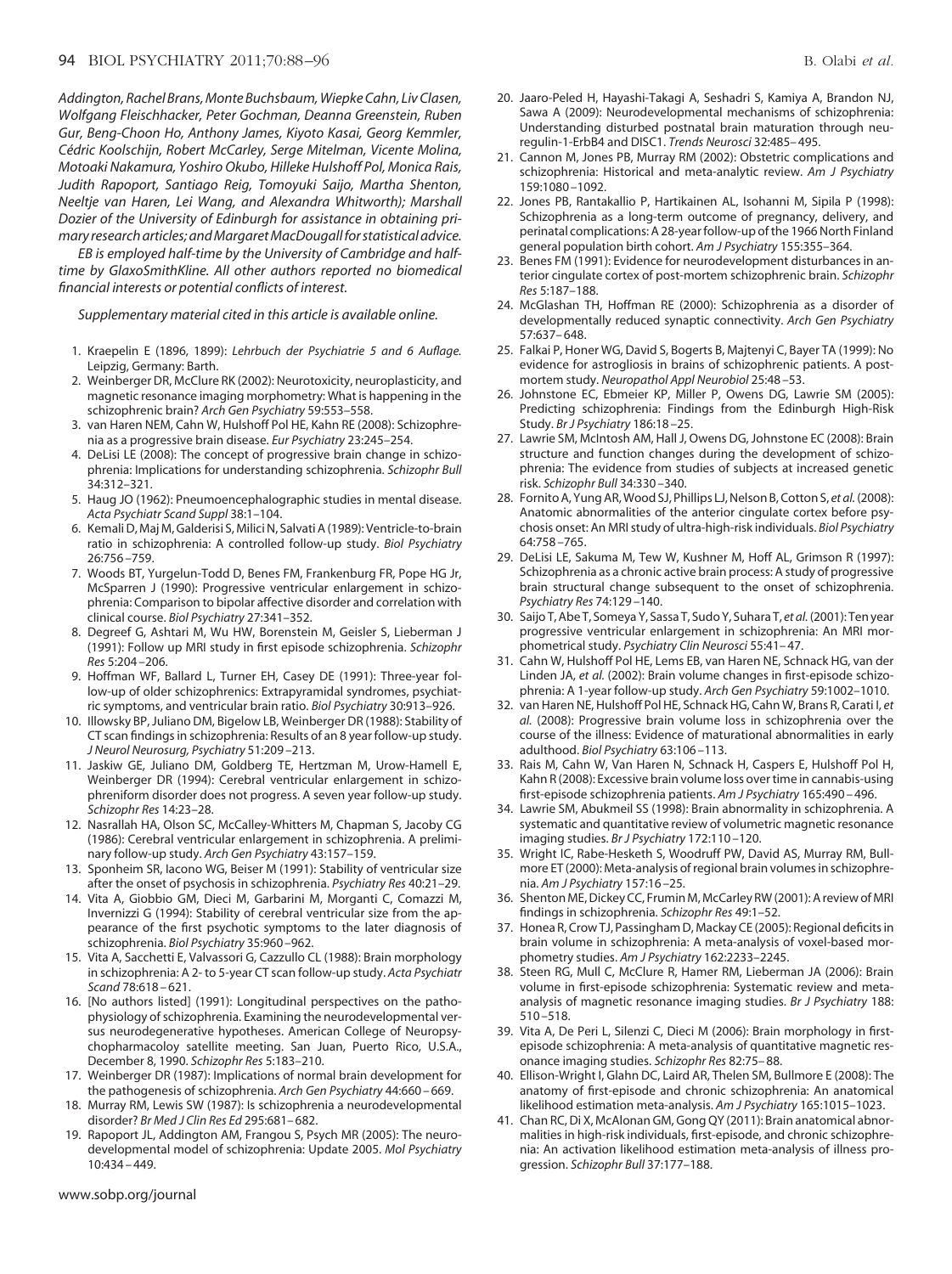- <span id="page-8-35"></span><span id="page-8-0"></span>42. Borgwardt SJ, Dickey C, Hulshoff Pol H, Whitford TJ, DeLisi LE (2009): Workshop on defining the significance of progressive brain change in schizophrenia: December 12, 2008 American College of Neuropsychopharmacology (ACNP) all-day satellite, Scottsdale, Arizona. The rapporteurs' report. *Schizophr Res* 112:32– 45.
- <span id="page-8-1"></span>43. DerSimonian R, Laird N (1986): Meta-analysis in clinical trials. *Control Clin Trials* 7:177–188.
- <span id="page-8-2"></span>44. Cooper H, Hedges LV (2004): *The Handbook of Research Synthesis*. New York: Russell Sage Foundation, 272–277.
- <span id="page-8-7"></span><span id="page-8-3"></span>45. Higgins JP, Thompson SG, Deeks JJ, Altman DG (2003): Measuring inconsistency in meta-analyses. *BMJ* 327:557–560.
- 46. Nair TR, Christensen JD, Kingsbury SJ, Kumar NG, Terry WM, Garver DL (1997): Progression of cerebroventricular enlargement and the subtyping of schizophrenia. *Psychiatry Res* 74:141–150.
- <span id="page-8-8"></span>47. Gur RE, Cowell P, Turetsky BI, Gallacher F, Cannon T, Bilker W, Gur RC (1998): A follow-up magnetic resonance imaging study of schizophrenia. Relationship of neuroanatomical changes to clinical and neurobehavioral measures. *Arch Gen Psychiatry* 55:145–152.
- <span id="page-8-5"></span>48. Rapoport JL, Giedd JN, Blumenthal J, Hamburger S, Jeffries N, Fernandez T, *et al.* (1999): Progressive cortical change during adolescence in childhood-onset schizophrenia. A longitudinal magnetic resonance imaging study. *Arch Gen Psychiatry* 56:649 – 654.
- <span id="page-8-9"></span>49. Wood SJ, Velakoulis D, Smith DJ, Bond D, Stuart GW, McGorry PD, *et al.* (2001): A longitudinal study of hippocampal volume in first episode psychosis and chronic schizophrenia. *Schizophr Res* 52:37– 46.
- <span id="page-8-10"></span>50. James AC, Javaloyes A, James S, Smith DM (2002): Evidence for nonprogressive changes in adolescent-onset schizophrenia: Follow-up magnetic resonance imaging study. *Br J Psychiatry* 180:339 –344.
- 51. James AC, James S, Smith DM, Javaloyes A (2004): Cerebellar, prefrontal cortex, and thalamic volumes over two time points in adolescentonset schizophrenia. *Am J Psychiatry* 161:1023–1029.
- <span id="page-8-11"></span>52. Ho BC, Andreasen NC, Nopoulos P, Arndt S, Magnotta V, Flaum M (2003): Progressive structural brain abnormalities and their relationship to clinical outcome: A longitudinal magnetic resonance imaging study early in schizophrenia. *Arch Gen Psychiatry* 60:585–594.
- <span id="page-8-4"></span>53. Kasai K, Shenton ME, Salisbury DF, Hirayasu Y, Lee CU, Ciszewski AA, *et al.* (2003): Progressive decrease of left superior temporal gyrus gray matter volume in patients with first-episode schizophrenia. *Am J Psychiatry* 160:156 –164.
- <span id="page-8-12"></span>54. Keller A, Castellanos FX, Vaituzis AC, Jeffries NO, Giedd JN, Rapoport JL (2003): Progressive loss of cerebellar volume in childhood-onset schizophrenia. *Am J Psychiatry* 160:128 –133.
- <span id="page-8-13"></span>55. Sporn AL, Greenstein DK, Gogtay N, Jeffries NO, Lenane M, Gochman P, *et al.*(2003): Progressive brain volume loss during adolescence in childhood-onset schizophrenia. *Am J Psychiatry* 160:2181–2189.
- <span id="page-8-14"></span>56. DeLisi LE, Sakuma M, Maurizio AM, Relja M, Hoff AL (2004): Cerebral ventricular change over the first 10 years after the onset of schizophrenia. *Psychiatry Res* 130:57–70.
- <span id="page-8-15"></span>57. Molina V, Reig S, Sanz J, Palomo T, Benito C, Sánchez J, *et al.* (2005): Increase in gray matter and decrease in white matter volumes in the cortex during treatment with atypical neuroleptics in schizophrenia. *Schizophr Res* 80:61–71.
- <span id="page-8-17"></span><span id="page-8-16"></span>58. Whitworth AB, Kemmler G, Honeder M, Kremser C, Felber S, Hausmann A, *et al.* (2005): Longitudinal volumetric MRI study in first- and multipleepisode male schizophrenia patients. *Psychiatry Res* 140:225–237.
- 59. Addington AM, Gornick MC, Shaw P, Seal J, Gogtay N, Greenstein D, *et al.* (2007): Neuregulin 1 (8p12) and childhood-onset schizophrenia: Susceptibility haplotypes for diagnosis and brain developmental trajectories. *Mol Psychiatry* 12:195–205.
- <span id="page-8-18"></span>60. Nakamura M, Salisbury DF, Hirayasu Y, Bouix S, Pohl KM, Yoshida T, *et al.* (2007): Neocortical gray matter volume in first-episode schizophrenia and first-episode affective psychosis: A cross-sectional and longitudinal MRI study. *Biol Psychiatry* 62:773–783.
- <span id="page-8-20"></span><span id="page-8-19"></span>61. Brans RG, van Haren NE, van Baal GC, Schnack HG, Kahn RS, Hulshoff Pol HE (2008): Heritability of changes in brain volume over time in twin pairs discordant for schizophrenia. *Arch Gen Psychiatry* 65:1259 –1268.
- <span id="page-8-21"></span>62. Wang L, Mamah D, Harms MP, Karnik M, Price JL, Gado MH, *et al.* (2008): Progressive deformation of deep brain nuclei and hippocampalamygdala formation in schizophrenia. *Biol Psychiatry* 64:1060 –1068.
- 63. Koolschijn PC, van Haren NE, Bakker SC, Hoogendoorn ML, Pol HE, Kahn RS (2010): Effects of brain-derived neurotrophic factor Val66Met polymorphism on hippocampal volume change in schizophrenia. *Hippocampus* 20:1010 –1017.
- <span id="page-8-6"></span>64. Mitelman SA, Canfield EL, Chu KW, Brickman AM, Shihabuddin L, Hazlett EA, Buchsbaum MS (2009): Poor outcome in chronic schizophrenia is associated with progressive loss of volume of the putamen. *Schizophr Res* 113:241–245.
- 65. Mitelman SA, Canfield EL, Newmark RE, Brickman AM, Torosjan Y, Chu KW, *et al.* (2009): Longitudinal assessment of gray and white matter in chronic schizophrenia: A combined diffusion-tensor and structural magnetic resonance imaging study. *Open Neuroimag J* 3:31– 47.
- <span id="page-8-22"></span>66. Reig S, Moreno C, Moreno D, Burdalo M, Janssen J, Parellada M, *et al.* (2009): Progression of brain volume changes in adolescent-onset psychosis. *Schizophr Bull* 35:233–243.
- <span id="page-8-23"></span>67. Yoshida T, McCarley RW, Nakamura M, Lee K, Koo MS, Bouix S, *et al.* (2009): A prospective longitudinal volumetric MRI study of superior temporal gyrus gray matter and amygdala-hippocampal complex in chronic schizophrenia. *Schizophr Res* 113:84 –94.
- <span id="page-8-24"></span>68. Woods BT (1998): Is schizophrenia a progressive neurodevelopmental disorder? Toward a unitary pathogenetic mechanism. *Am J Psychiatry* 155:1661–1670.
- 69. Harrison PJ, Weinberger DR (2005): Schizophrenia genes, gene expression, and neuropathology: On the matter of their convergence. *Mol Psychiatry* 10:40 – 68.
- 70. Church SM, Cotter D, Bramon E, Murray RM (2002): Does schizophrenia result from developmental or degenerative processes? *J Neural Transm Suppl* 63:129 –147.
- <span id="page-8-25"></span>71. Arnold SE, Franz BR, Gur RE, Shapiro RM, Moberg PJ, Trojanowski JQ (1995): Smaller neuron size in schizophrenia in hippocampal subfields that mediate cortical-hippocampal interactions. *Am J Psychiatry* 152: 738 –748.
- <span id="page-8-26"></span>72. Pakkenberg B (1990): Pronounced reduction of total neuron number in mediodorsal thalamic nucleus and nucleus accumbens in schizophrenics. *Arch Gen Psychiatry* 47:1023–1028.
- 73. Benes FM, McSparren J, Bird ED, San Giovanni JP, Vincent SL (1991): Deficits in small interneurons in prefrontal and cingulate cortices of schizophrenic and schizoaffective patients. *Arch Gen Psychiatry* 48: 996 –1001.
- <span id="page-8-27"></span>74. Harvey PD, Lombardi J, Leibman M, White L, Parrella M, Powchik P, Davidson M (1996): Cognitive impairment and negative symptoms in geriatric chronic schizophrenic patients: A follow-up study. *Schizophr Res* 22:223–231.
- <span id="page-8-28"></span>75. Rund BR (1998): A review of longitudinal studies of cognitive functions in schizophrenia patients. *Schizophr Bull* 24:425– 435.
- 76. Stirling J, White C, Lewis S, Hopkins R, Tantam D, Huddy A, Montague L (2003): Neurocognitive function and outcome in first-episode schizophrenia: A 10-year follow-up of an epidemiological cohort. *Schizophr Res* 65:75– 86.
- 77. Kurtz MM (2004): Neurocognitive impairment across lifespan in schizophrenia: An update. *Schizophr Res* 74:15–26.
- 78. Hoff AL, Svetina C, Shields G, Stewart J, DeLisi LE (2005): Ten year longitudinal study of neuropsychological functioning subsequent to a first episode of schizophrenia. *Schizophr Res* 78:27–34.
- 79. Andreasen NC, Moser DJ, O'Leary DS, Ho BC (2005): Longitudinal changes in neurocognition during first decade of schizophrenia illness. *Schizophr Bull* 31:348.
- <span id="page-8-29"></span>80. Kubicki M, Park H, Westin CF, Nestor PG, Mulkern RV, Maier SE, *et al.* (2005): DTI and MTR abnormalities in schizophrenia: Analysis of white matter integrity. *Neuroimage* 26:1109 –1118.
- <span id="page-8-30"></span>81. Kanaan RA, Kim JS, Kaufmann WE, Pearlson GD, Barker GJ, McGuire PK (2005): Diffusion tensor imaging in schizophrenia. *Biol Psychiatry* 58: 921–929.
- <span id="page-8-31"></span>82. Christensen J, Holcomb J, Garver DL (2004): State-related changes in cerebral white matter may underlie psychosis exacerbation. *Psychiatry Res* 130:71–78.
- <span id="page-8-32"></span>83. Friston K (2005): Disconnection and cognitive dysmetria in schizophrenia. *Am J Psychiatry* 162:429 – 432.
- <span id="page-8-33"></span>84. Stephan KE, Baldeweg T, Friston KJ (2006): Synaptic plasticity and dysconnection in schizophrenia. *Biol Psychiatry* 59:929 –939.
- <span id="page-8-34"></span>85. Konrad A, Winterer G (2008): Disturbed structural connectivity in schizophrenia primary factor in pathology or epiphenomenon? *Schizophr Bull* 34:72–92.
- 86. Ellison-Wright I, Bullmore E (2009): Meta-analysis of diffusion tensor imaging studies in schizophrenia. *Schizophr Res* 108:3–10.